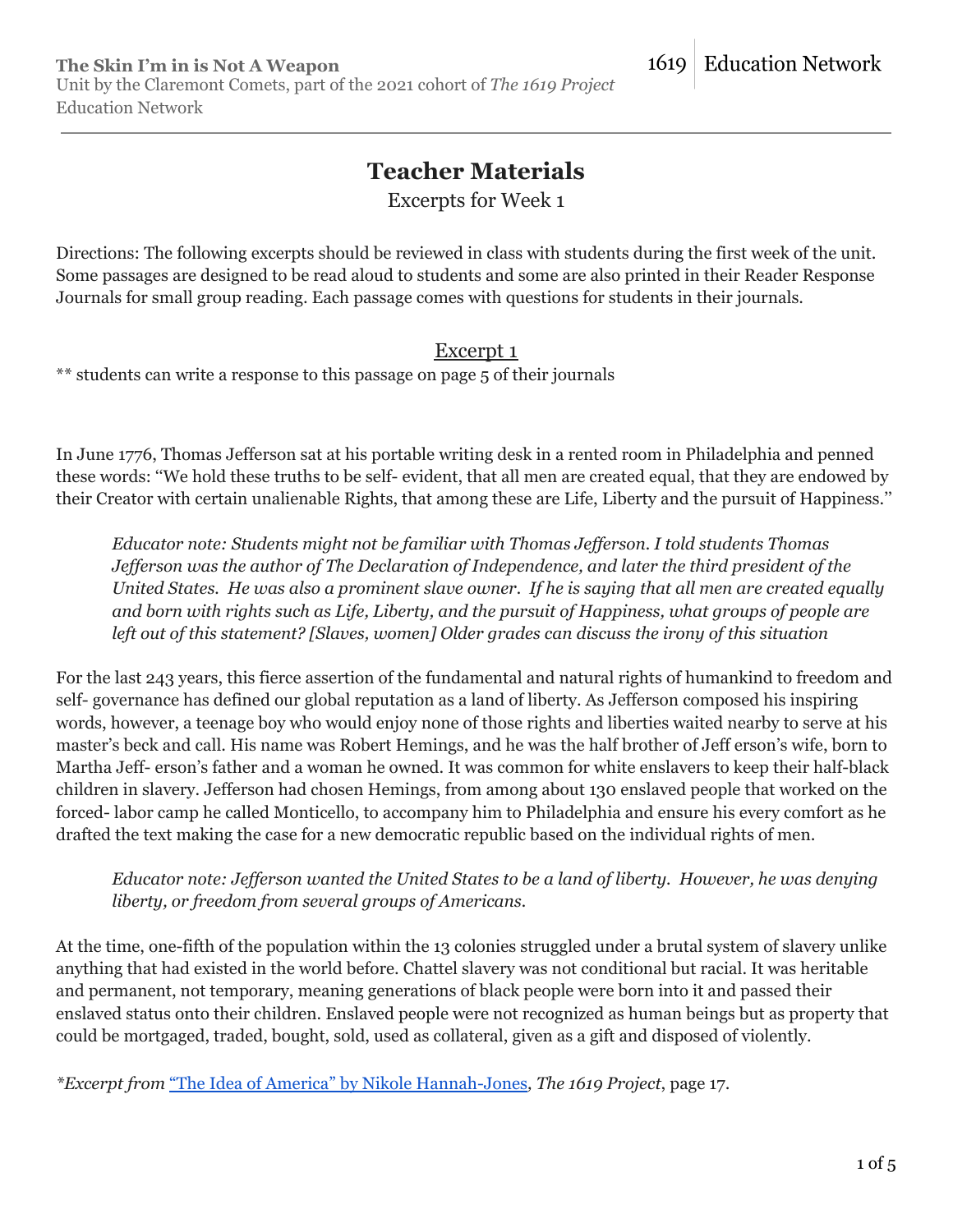## Excerpt 2

\*\* students can write a response to this passage on page 5 of their journals. Omit the term rape for younger students.

Enslaved people could not legally marry. They were barred from learning to read and restricted from meeting privately in groups. They had no claim to their own children, who could be bought, sold and traded away from them on auction blocks alongside furniture and cattle or behind storefronts that advertised ''Negroes for Sale.''

Enslavers and the courts did not honor kinship ties to mothers, siblings, cousins. In most courts, they had no legal standing. Enslavers could [rape or] murder their property without legal consequence (whites could not go to jail or go to prison for violence against slaves)... Enslaved people could own nothing, will nothing and inherit nothing. They were legally tortured, including by those working for Jefferson himself. They could be worked to death, and often were, in order to produce the highest profits for the white people who owned them.

*\*Excerpt from* "The Idea of America" by Nikole [Hannah-Jones](https://pulitzercenter.org/sites/default/files/the_idea_of_america_full_essay.pdf)*, The 1619 Project*, page 17.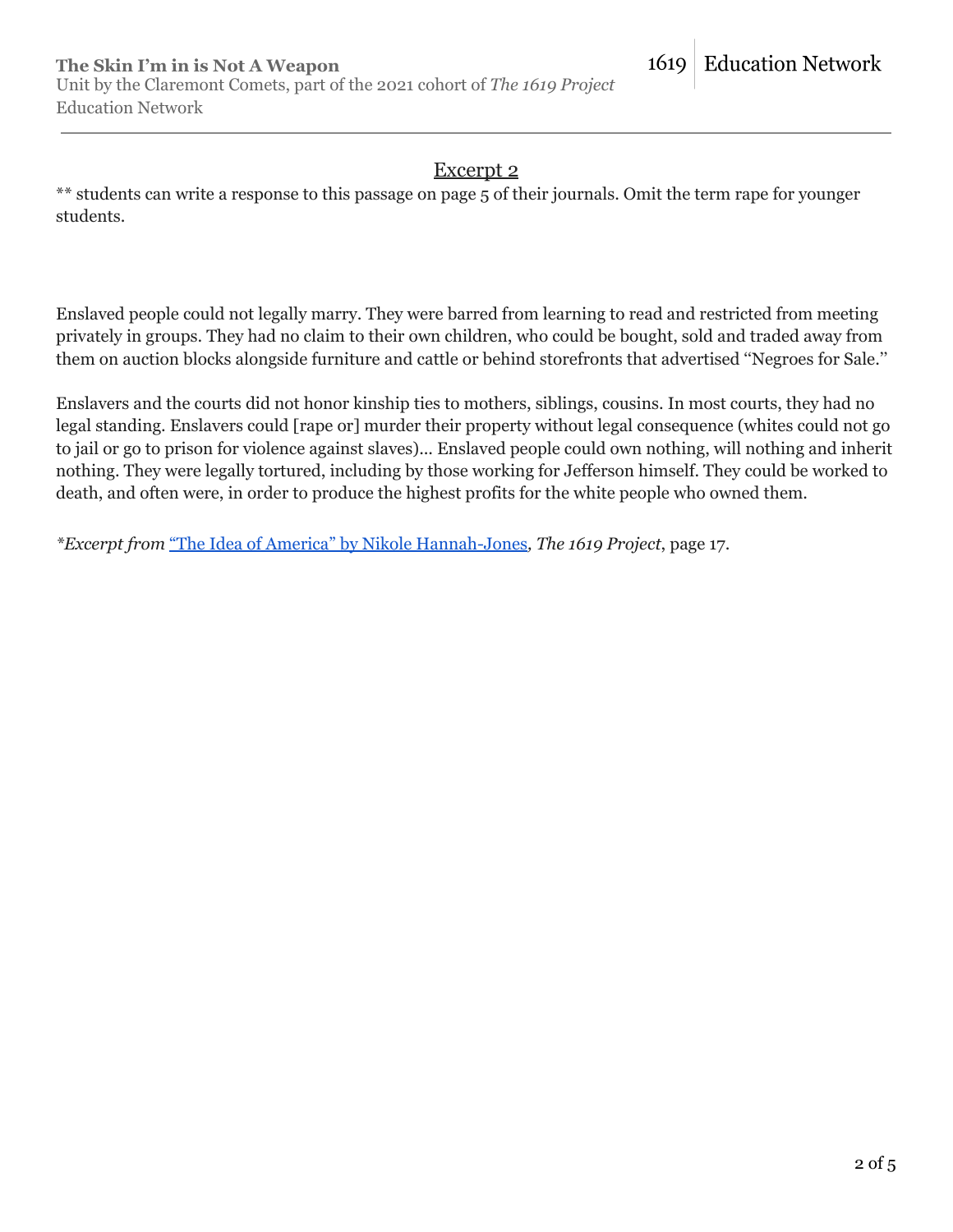#### Excerpt 3

\*\* students can write a response to the questions for this passage on page 5 and 6 of their journals. The questions are: What did he propose the men should do? How do you think the men reacted?

That August day, as the men arrived at the White House, they were greeted by the towering Lincoln and a man named James Mitchell, who eight days before had been given the title of a newly created position called the commissioner of emigration. This was to be his first assignment.

After exchanging a few niceties, Lincoln got right to it. He informed his guests that he had gotten Congress to appropriate funds to ship black people, once freed, to another country. ''Why should they leave this country? This is, perhaps, the first question for proper consideration,'' Lincoln told them. ''You and we are different races. . . . Your race suffers very greatly, many of them, by living among us, while ours suffer from your presence. In a word, we suffer on each side.''

''Although many men engaged on either side do not care for you one way or the other . . . without the institution of slavery and the colored race as a basis, the war could not have an existence,'' the president told them. ''It is better for us both, therefore, to be separated.

*\*Excerpt from* "The Idea of America" by Nikole [Hannah-Jones](https://pulitzercenter.org/sites/default/files/the_idea_of_america_full_essay.pdf)*, The 1619 Project*, page 20.

#### Excerpt 4

\*\*Write this quote on the board at the beginning of the third lesson. Students can respond to the questions about the quote: Based on this quote, who do you think is speaking? What do you think happened after the meeting at the White House?

"This is our home, and this is our country. Beneath its sod (grass) lie the bones of our fathers. ...here we were born, and here we will die."

*\*Excerpt from* "The Idea of America" by Nikole [Hannah-Jones](https://pulitzercenter.org/sites/default/files/the_idea_of_america_full_essay.pdf)*, The 1619 Project*, page 20.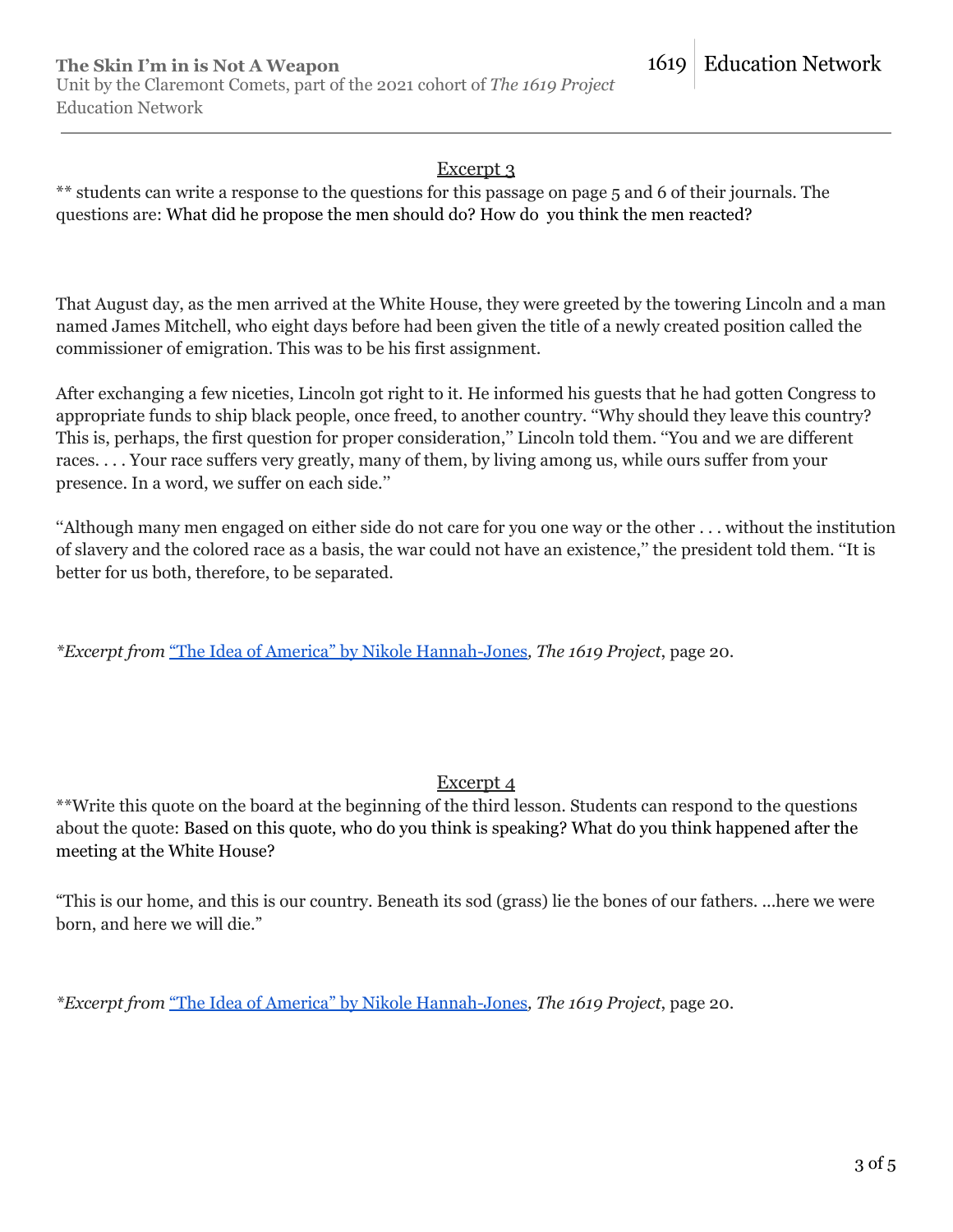#### [Britannica Kids: Jim Crow Online Resource](https://kids.britannica.com/kids/article/Jim-Crow-laws/599873)

\*\*Students read this passage on page 9 of their journals and answer the following questions on page 10: What was the purpose of the Jim Crow laws? Are separate facilities for Black people and white people fair? What groups of people enforced the laws?

Jim Crow laws were an official effort to keep **African [Americans](https://kids.britannica.com/kids/article/African-Americans/352712)** separate from whites in the southern United States for many years. The laws were in place from the late 1870s until the **civil rights [movement](https://kids.britannica.com/kids/article/civil-rights/352966)** began in the 1950s.

The name Jim Crow comes from a once popular stage performance that began in 1828. This type of show, called a minstrel show, involved lively entertainment that encouraged a negative view of Blacks. The term Jim Crow became an unfavorable name for Blacks as well as a term for their **[segregation](https://kids.britannica.com/kids/article/segregation/632620)**, or separation, from whites.

Beginning in the late 1870s, Southern **[state](https://kids.britannica.com/kids/article/state-government/391003)** lawmakers passed laws that required whites and Blacks to attend separate schools and to sit in different areas on public **[transportation](https://kids.britannica.com/kids/article/transportation/399628)**. The laws extended to parks, cemeteries, **[theaters](https://kids.britannica.com/kids/article/theater/390623)**, and restaurants. Blacks and whites had to use different drinking fountains, waiting rooms, housing, and shops. The laws kept Black and white people from relating to one another as equals. The laws limited freedom and opportunity for **African [American](https://kids.britannica.com/kids/article/African-Americans/352712)** people.

Each state had its own set of Jim Crow laws. Segregation spread beyond the South to other states in the country as well. Signs were used to show where "people of color" were not allowed to go. In addition to African American people, Jim Crow law limited many racial and ethnic groups in the United States who were not seen as white.

In 1954 the U.S. **[Supreme](https://kids.britannica.com/kids/article/United-States-Supreme-Court/353827) Court** decided in the case of *Brown* **v.** *Board of [Education](https://kids.britannica.com/kids/article/Brown-v-Board-of-Education-of-Topeka/627788) of Topeka* that segregation in public schools was **[unconstitutional](https://kids.britannica.com/kids/article/constitution/352996)**, or against the country's set of rules. This decision was the beginning of the end for Jim Crow law. The legal argument to end racial segregation was extended to other public areas. Soon Jim Crow law was removed completely.

*Jim Crow Laws*. (2022). Britannica Kids. https://kids.britannica.com/kids/article/Jim-Crow-laws/599873#